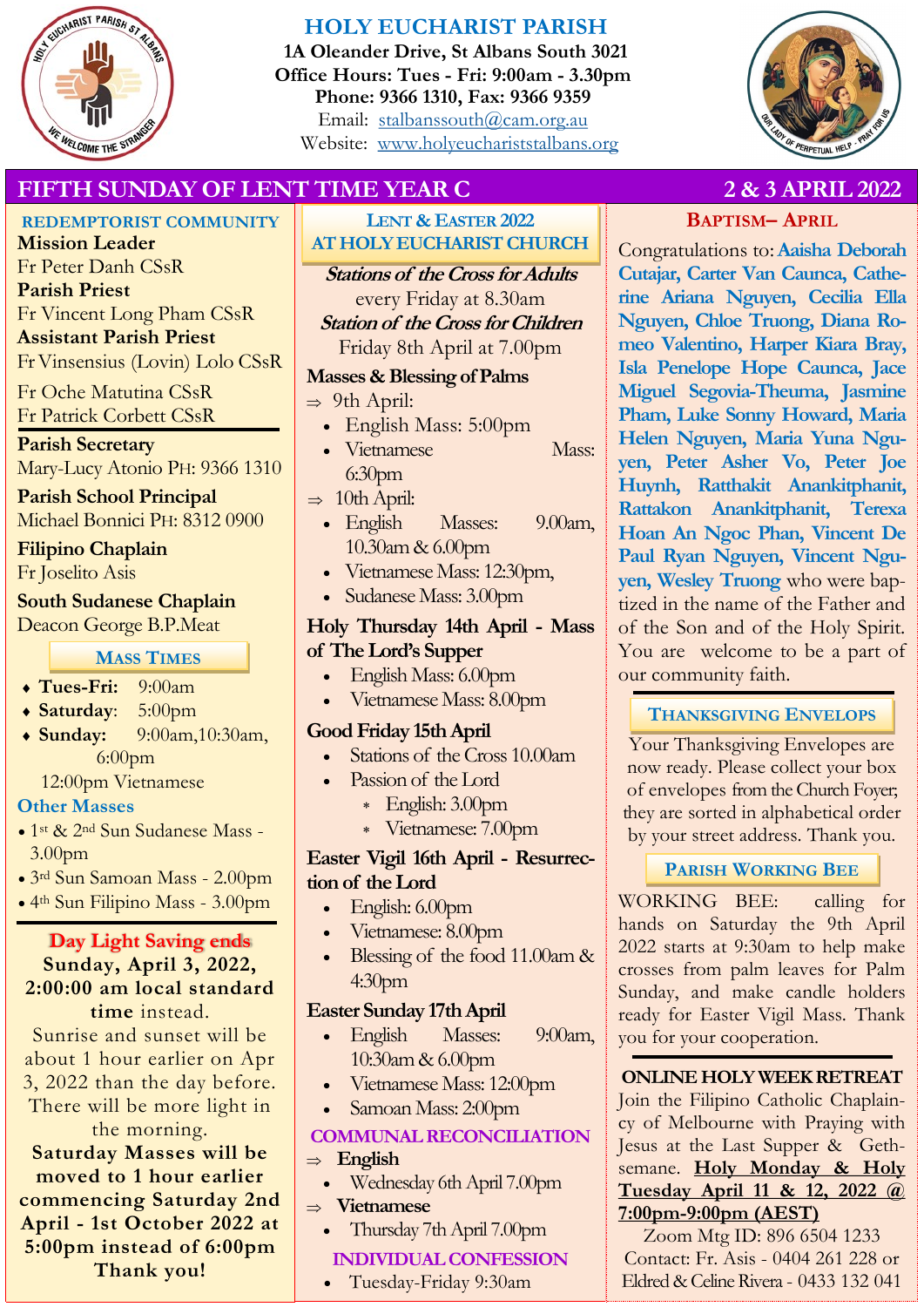#### **THE LIVING WORD**

### **First reading Isaiah 43:16-21**

#### *See, I am doing a new deed, and I will give my chosen people drink*

Thus says the Lord, who made a way through the sea, a path in the great waters; who put chariots and horse in the field and a powerful army which lay there never to rise again, snuffed out, put out like a wick: No need to recall the past, no need to think about what was done before. See, I am doing a new deed, even now it comes to light; can you not see it? Yes, I am making a road in the wilderness, paths in the wilds. The wild beasts will honour me, jackals and ostriches, because I am putting water in the wilderness (rivers in the wild) to give my chosen people drink. The people I have formed for myself will sing my praises.

#### **Responsorial Psalm Ps. 125(126)**

**The Lord has done great things for us; we are filled with joy.** When the Lord delivered Zion from bondage, it seemed like a dream. Then was our mouth filled with laughter, on our lips there were songs. **The Lord has done great things for us; we are filled with joy.** The heathens themselves said: 'What marvels the Lord worked for them!' What marvels the Lord worked for us!

Indeed we were glad.

**The Lord has done great things for us; we are filled with joy.** Deliver us, O Lord, from our bondage as streams in dry land. Those who are sowing in tears will sing when they reap.

**The Lord has done great things for us; we are filled with joy.** They go out, they go out, full of tears, carrying seed for the sowing: they come back, they come back, full of song, carrying their sheaves.

**The Lord has done great things for us; we are filled with joy.**

#### **Second reading Philippians 3:8-14**

#### *I look on everything as so much rubbish if only I can have Christ*

I believe nothing can happen that will outweigh the supreme advantage of knowing Christ Jesus my Lord. For him I have accepted the loss of everything, and I look on everything as so much rubbish if only I can have Christ and be given a place in him. I am no longer trying for perfection by my own efforts, the perfection that comes from the Law, but I want only the perfection that comes through faith in Christ, and is from God and based on faith. All I want is to know Christ and the power of his resurrection and to share his sufferings by reproducing the pattern of his death. That is the way I can hope to take my place in the resurrection of the dead. Not that I have become perfect yet: I have not yet won, but I am still running, trying to capture the prize for which Christ Jesus captured me. I can assure you my brothers, I am far from thinking that I have already won. All I can say is that I forget the past and I strain ahead for what is still to come; I am racing for the finish, for the prize to which God calls us upwards to receive in Christ Jesus.

#### **Gospel Acclamation Joel 2:12-13**

Praise to you, Lord Jesus Christ, king of endless glory! With all your heart turn to me, for I am tender and compassionate.

Praise to you, Lord Jesus Christ, king of endless glory!

#### **Gospel John 8:1-11**

*'Let the one among you who has not sinned be the first to throw a stone'* Jesus went to the Mount of Olives. At daybreak he appeared in the Temple again; and as all the people came to him, he sat down and began to teach them. The scribes and Pharisees brought a woman along who had been caught committing adultery; and making her stand there in full view of everybody, they said to Jesus, 'Master, this woman was caught in the very act of committing adultery, and Moses has ordered us in the Law to condemn women like this to death by stoning. What have you to say?' They asked him this as a test, looking for something to use against him. But Jesus bent down and started writing on the ground with his finger. As they persisted with their question, he looked up and said, 'If there is one of you who has not sinned, let him be the first to throw a stone at her.' Then he bent down and wrote on the ground again. When they heard this they went away one by one, beginning with the eldest, until Jesus was left alone with the woman, who remained standing there. He looked up and said, 'Woman, where are they? Has no one condemned you?' 'No one, sir' she replied. 'Neither do I condemn you,' said Jesus 'go away, and do not sin any more.'

# $O\left(\frac{1}{2}\right)$

#### **MERCY AND COMPASSION ABOVE ALL**

If you were asked to name ten famous figures in the Bible, you would probably list a series of well-known male identities, for example, Abraham, Moses, Job, Jesus, Peter, or Paul. Of the 1426 names of people mentioned in the Bible, 1315 are male. Only 111 women's names appear in the Sacred Scriptures.

Given these statistics, one might rightly assume that both women and the issues specific to women were largely ignored by the Biblical writers.

Today's Gospel, however, presents us with an anomaly — a nameless, adulterous woman whose story proved so powerful that it survived three centuries to be later included in the Fourth Gospel. What is even more remarkable is that it involved a woman who was far from exemplary in her behaviour.

Women play an important role in the Fourth Gospel. Jesus' mother is offered as an example of the perfect disciple (Jn 2:3-4); the woman at the well in Samaria (Jn 4) is presented as a prototype of the Christian missionary (Jn 4:4-42); and, the first witness of the resurrection is Mary Magdelene (Jn 20:11-18), a detail that grants apostolic status to a woman.

The story of the woman condemned by a mob for her extramarital affairs is very different. On the one hand, it appears to be a stray tradition about Jesus that was added to the Gospel in the third century. On the other, the subject of the story is not held up as an example of anything other than as a recipient of Jesus' mercy and compassion.

Some early manuscripts have this story in Luke's Gospel; and it is a worthy sequel to last week's story of the Prodigal Son (Lk 15:11- 32). Just as the Lukan Jesus told that story of the shameless father who sought to reconcile his two sons, so too here this tale serves to highlight that the call to be a Christian is a call to be different, even shameful, in the eyes of wider society.

Jesus was not one to conform to the mob mentality. He saw through the hypocrisy of the crowd demanding the woman's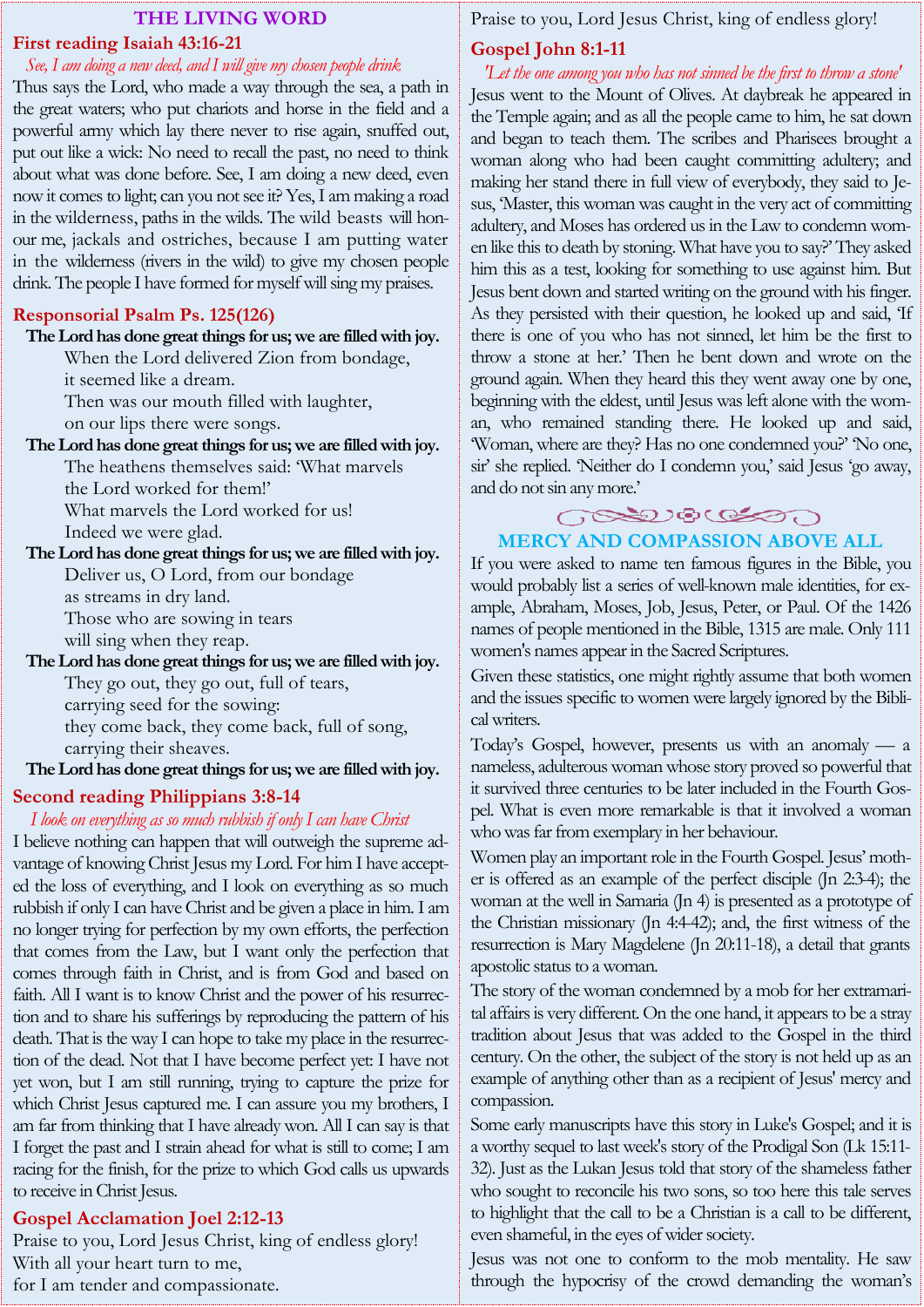death. He knew that their appeal to the authorities, both religious and civil, was but an attempt to hide from the real demands of God's covenantal love.

In a society that saw women as property, Jesus held to a broader, more equalitarian perspective, despite the risk of being seen as different and dangerous. For Jesus, mercy and compassion trump all other demands, even the legal customs of society. He chose to identify with someone shamed by wider society and condemned by the mob.

Like the dysfunctional family of last week's Gospel, the story of the adulterous woman suggests that Christians too must be shameless in their compassion for the poor and lowly, especially those whose behaviours are deemed shameful. To publicly declare one's allegiance to the crucified Christ is to identify oneself with all those marginalised by the cultural expectations of society be they refugees, drug addicts, prostitutes, adulterers, or criminals.

### **By Ian J Elmer**

### **CULTURE OF CARE AND HOSPITALITY CENTRAL TO POPE'S MALTA VISIT**

Pope Francis' imminent visit to the Mediterranean island nation of Malta, after having been postponed in March 2020 due to the coronavirus pandemic, is set to take place this weekend.

The Director of the Holy See Press Office, Matteo Bruni, on Tuesday, presented the 2-3 April 2022 Apostolic Trip to the archipelago. The visit marks the Holy Father's 36th trip abroad, to the small nation, 90 percent of whose population according to a 2018 survey, professes to be Catholic.

#### **Pope in Malta to pray, meet authorities and migrants**



The Journey's theme is 'They Showed Us Unusual Kindness' (Acts 28:2) and highlights the plight of migrants crossing the Mediterranean toward Europe as well as promotes evangelization in the country. The visit's

logo shows open hands from a ship reaching out toward a Cross. The theme also recalls the hospitable and warm welcome St. Paul received in 60 A.D., when his boat was shipwrecked and washed upon the shores of Malta. Matteo Bruni recalled that Pope Francis dedicated the January 2020 General Audience catecheses to the welcome of St. Paul by the Maltese.

While in Malta, the Holy Father will travel to the cities of Valletta, Rabat, Floriana and the island of Gozo. He will give five discourses during the course of the visit in Italian. The entire visit, other than private encounters, can be watched on Vatican Media, through the Vatican News website, YouTube, Facebook and on Vatican Media live feed, with English-language commentary.

As Pope Francis usually does during his Apostolic Journeys, he is also scheduled to have a private meeting with fellow Jesuits. The text of that conversation will be released at a later time.

#### **Commemorating St. Paul**

A major highlight of the trip will include Pope Francis' visit to the Grotto of St Paul at the Basilica in Rabat, where - through a moment of prayer that will see him going down and entering the Grotto - he will commemorate the 'Apostle of the Peoples' shipwreck on the island nearly 2,000 years ago. Another important moment will be the Pope's meeting with refugees at the Giovanni XXIII Peace Lab Center for Migrants in Hal Far.

During his first day, after meeting with civil authorities, the Holy Father will board a catamaran to the island of Gozo from the capital, La Valletta, where he will preside over a prayer meeting at the National Shrine of Ta' Pinu and give a homily. He will return by ferry to the island of Malta before transferring to the Apostolic Nunciature, where he will reside during his overnight visit.

Pope Benedict XVI visited Malta in 2010, while St. John Paul II visited in both 1990 and 2001. Malta's first saint, George Preca, was canonized on 3 June 2007 by Pope Benedict XVI.

The Director of the Holy See Press Office also told the press that Cardinal Mario Grech, the General Secretary of the Synod of Bishops, who is Maltese and was bishop of Gozo, from 2005 to 2019, will be part of the Pope's entourage for this Apostolic Journey.

### **Remembering refugees amid war**

As far as whether the Holy Father will speak on war, in light of the ongoing war in Ukraine, the Director of the Holy See Press Office suggested that "it would be difficult to not take the war into account in this moment."

Matteo Bruni noted how the trips' focus on welcome and hospitality takes on heightened meaning as countless refugees are fleeing from devastated Ukraine as the war wages into its second month.

The Holy Father is expected to hold a brief press conference while on the plane returning to Rome, despite the brevity of the return flight.

## **By Deborah Castellano Lubov**

### **FAITH AND REASON ARE GREAT, BUT THERE'S SOMETHING MORE**

According to National Geographic, scientists have identified more than 1.2 million species of animal and plant life. What makes this statistic remarkable is not what we know, but what we don't know - according to the same source, some 7.5 million species (or 86% of all life) are still unknown to us (source).

When I discovered this fun fact, I thought to myself, "How can they possibly know what we don't know? I mean, if there are 7.5 million other species that we don't know about, how can we assume that they exist all together?

The answer: imagination bound with logic.

The earth is a massive planet. Science is a relatively new thing for humanity. Given the short amount of time we've been assigning species to living things, the sheer magnitude of the earth's surface and sea, along with our inability to travel to the more remote places on the planet, reason leads us to believe that there's more life on this rock than we know. When combined with the imagination, the concept takes on an added layer of amazing - what do these lives look like? How do they survive? How can we get to them?

The same process is one that I am currently exploring in my Catholic faith. For more than a decade, I've been studying Theology and Philosophy from the viewpoint of reason (almost) exclusively. A logical interpretation of faith via deductive reasoning, logical reflection, and a lot of Aquinas has made me a really, really boring person to talk to when it comes to God (ask my wife!). But no matter how much I understand, I find myself falling into the existential abyss that some of my favorite scholarly Saints fell into too. I've discovered that the more I know, the more I realize I don't know about God.

And that's not a bad thing.